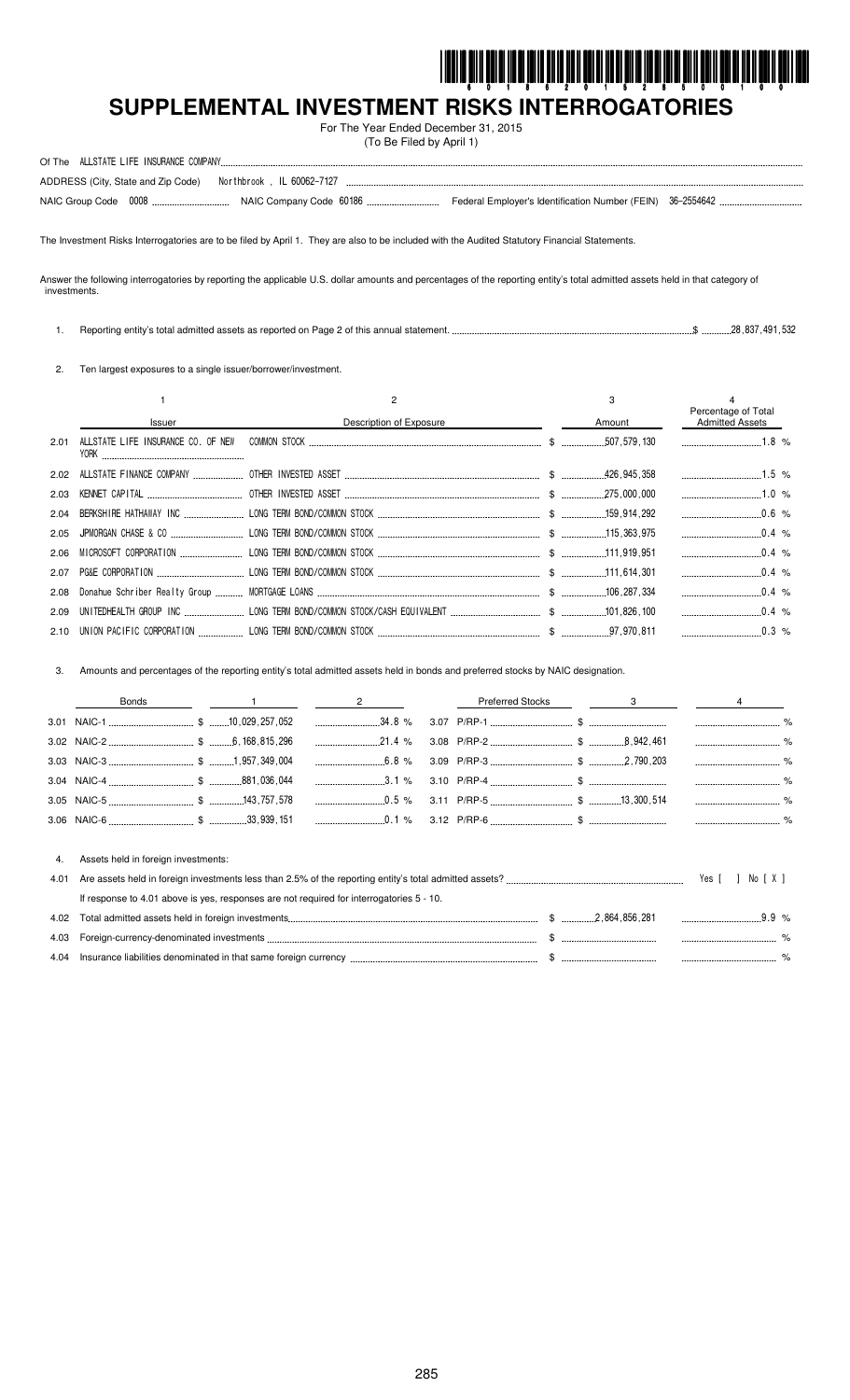|  |  |  |  |  | Aggregate foreign investment exposure categorized by NAIC sovereign designation: |  |  |  |
|--|--|--|--|--|----------------------------------------------------------------------------------|--|--|--|
|--|--|--|--|--|----------------------------------------------------------------------------------|--|--|--|

|       |                                                                                                                  |              | $\mathbf{1}$                                                                                                                                                                                                                                                                                                                                                                                                                    | $\overline{\phantom{a}2\phantom{a}}$ |
|-------|------------------------------------------------------------------------------------------------------------------|--------------|---------------------------------------------------------------------------------------------------------------------------------------------------------------------------------------------------------------------------------------------------------------------------------------------------------------------------------------------------------------------------------------------------------------------------------|--------------------------------------|
| 5.01  |                                                                                                                  |              |                                                                                                                                                                                                                                                                                                                                                                                                                                 | 8.0 %                                |
| 5.02  |                                                                                                                  |              |                                                                                                                                                                                                                                                                                                                                                                                                                                 | $1.1\%$                              |
| 5.03  |                                                                                                                  |              |                                                                                                                                                                                                                                                                                                                                                                                                                                 | $0.9\%$                              |
| 6.    | Largest foreign investment exposures by country, categorized by the country's NAIC sovereign designation:        |              |                                                                                                                                                                                                                                                                                                                                                                                                                                 |                                      |
|       |                                                                                                                  |              | $\frac{1}{\sqrt{1-\frac{1}{2}}}\frac{1}{\sqrt{1-\frac{1}{2}}}\frac{1}{\sqrt{1-\frac{1}{2}}}\frac{1}{\sqrt{1-\frac{1}{2}}}\frac{1}{\sqrt{1-\frac{1}{2}}}\frac{1}{\sqrt{1-\frac{1}{2}}}\frac{1}{\sqrt{1-\frac{1}{2}}}\frac{1}{\sqrt{1-\frac{1}{2}}}\frac{1}{\sqrt{1-\frac{1}{2}}}\frac{1}{\sqrt{1-\frac{1}{2}}}\frac{1}{\sqrt{1-\frac{1}{2}}}\frac{1}{\sqrt{1-\frac{1}{2}}}\frac{1}{\sqrt{1-\frac{1}{2}}}\frac{1}{\sqrt{1-\frac{$ | $2 \left( \frac{1}{2} \right)$       |
|       | Countries designated NAIC - 1:                                                                                   |              |                                                                                                                                                                                                                                                                                                                                                                                                                                 |                                      |
| 6.01  |                                                                                                                  |              |                                                                                                                                                                                                                                                                                                                                                                                                                                 | $\ldots$ 2.1 %                       |
| 6.02  |                                                                                                                  |              |                                                                                                                                                                                                                                                                                                                                                                                                                                 | $\ldots$ 0.8 %                       |
|       | Countries designated NAIC - 2:                                                                                   |              |                                                                                                                                                                                                                                                                                                                                                                                                                                 |                                      |
| 6.03  |                                                                                                                  |              |                                                                                                                                                                                                                                                                                                                                                                                                                                 |                                      |
| 6.04  |                                                                                                                  |              |                                                                                                                                                                                                                                                                                                                                                                                                                                 |                                      |
|       | Countries designated NAIC - 3 or below:                                                                          |              |                                                                                                                                                                                                                                                                                                                                                                                                                                 |                                      |
| 6.05  |                                                                                                                  |              |                                                                                                                                                                                                                                                                                                                                                                                                                                 |                                      |
| 6.06  |                                                                                                                  |              |                                                                                                                                                                                                                                                                                                                                                                                                                                 |                                      |
|       |                                                                                                                  |              | $\blacksquare$                                                                                                                                                                                                                                                                                                                                                                                                                  | $\frac{2}{\sqrt{2}}$                 |
| 7.    |                                                                                                                  |              |                                                                                                                                                                                                                                                                                                                                                                                                                                 | $\frac{1}{2}$ $\frac{1}{2}$ %        |
|       |                                                                                                                  |              |                                                                                                                                                                                                                                                                                                                                                                                                                                 |                                      |
| 8.    | Aggregate unhedged foreign currency exposure categorized by NAIC sovereign designation:                          |              |                                                                                                                                                                                                                                                                                                                                                                                                                                 |                                      |
|       |                                                                                                                  |              | $1 \quad \underline{\qquad}$                                                                                                                                                                                                                                                                                                                                                                                                    | $2 \left( \frac{1}{2} \right)$       |
| 8.01  |                                                                                                                  |              |                                                                                                                                                                                                                                                                                                                                                                                                                                 |                                      |
| 8.02  |                                                                                                                  |              |                                                                                                                                                                                                                                                                                                                                                                                                                                 |                                      |
| 8.03  |                                                                                                                  |              |                                                                                                                                                                                                                                                                                                                                                                                                                                 | $\ldots$ 0.1 %                       |
| 9.    | Largest unhedged foreign currency exposures by country, categorized by the country's NAIC sovereign designation: |              | $1 \qquad \qquad$                                                                                                                                                                                                                                                                                                                                                                                                               | $\frac{1}{2}$ 2                      |
|       | Countries designated NAIC - 1:                                                                                   |              |                                                                                                                                                                                                                                                                                                                                                                                                                                 |                                      |
| 9.01  |                                                                                                                  |              |                                                                                                                                                                                                                                                                                                                                                                                                                                 |                                      |
| 9.02  |                                                                                                                  |              |                                                                                                                                                                                                                                                                                                                                                                                                                                 | $\frac{1}{2}$ 0.3 %                  |
|       | Countries designated NAIC - 2:                                                                                   |              |                                                                                                                                                                                                                                                                                                                                                                                                                                 |                                      |
| 9.03  |                                                                                                                  |              |                                                                                                                                                                                                                                                                                                                                                                                                                                 |                                      |
| 9.04  |                                                                                                                  |              |                                                                                                                                                                                                                                                                                                                                                                                                                                 |                                      |
|       | Countries designated NAIC - 3 or below:                                                                          |              |                                                                                                                                                                                                                                                                                                                                                                                                                                 |                                      |
| 9.05  |                                                                                                                  |              |                                                                                                                                                                                                                                                                                                                                                                                                                                 |                                      |
| 9.06  |                                                                                                                  |              |                                                                                                                                                                                                                                                                                                                                                                                                                                 |                                      |
| 10.   | Ten largest non-sovereign (i.e. non-governmental) foreign issues:                                                |              |                                                                                                                                                                                                                                                                                                                                                                                                                                 |                                      |
|       | $\mathbf{1}$                                                                                                     | $\mathbf{2}$ | 3                                                                                                                                                                                                                                                                                                                                                                                                                               | $\overline{4}$                       |
|       |                                                                                                                  |              |                                                                                                                                                                                                                                                                                                                                                                                                                                 |                                      |
|       |                                                                                                                  |              |                                                                                                                                                                                                                                                                                                                                                                                                                                 |                                      |
|       |                                                                                                                  |              |                                                                                                                                                                                                                                                                                                                                                                                                                                 | .0.2%                                |
|       |                                                                                                                  |              |                                                                                                                                                                                                                                                                                                                                                                                                                                 | $0.2$ %                              |
|       |                                                                                                                  |              |                                                                                                                                                                                                                                                                                                                                                                                                                                 |                                      |
|       |                                                                                                                  |              |                                                                                                                                                                                                                                                                                                                                                                                                                                 |                                      |
|       |                                                                                                                  |              |                                                                                                                                                                                                                                                                                                                                                                                                                                 | .0.1%                                |
|       |                                                                                                                  |              |                                                                                                                                                                                                                                                                                                                                                                                                                                 | $0.1\%$                              |
|       |                                                                                                                  |              |                                                                                                                                                                                                                                                                                                                                                                                                                                 |                                      |
|       |                                                                                                                  |              |                                                                                                                                                                                                                                                                                                                                                                                                                                 | $\ldots$ 0.1 %                       |
| 10.09 | SANOFISA                                                                                                         |              | $$$ 33,909,397<br>$$$ 33,618,811                                                                                                                                                                                                                                                                                                                                                                                                | .0.1%                                |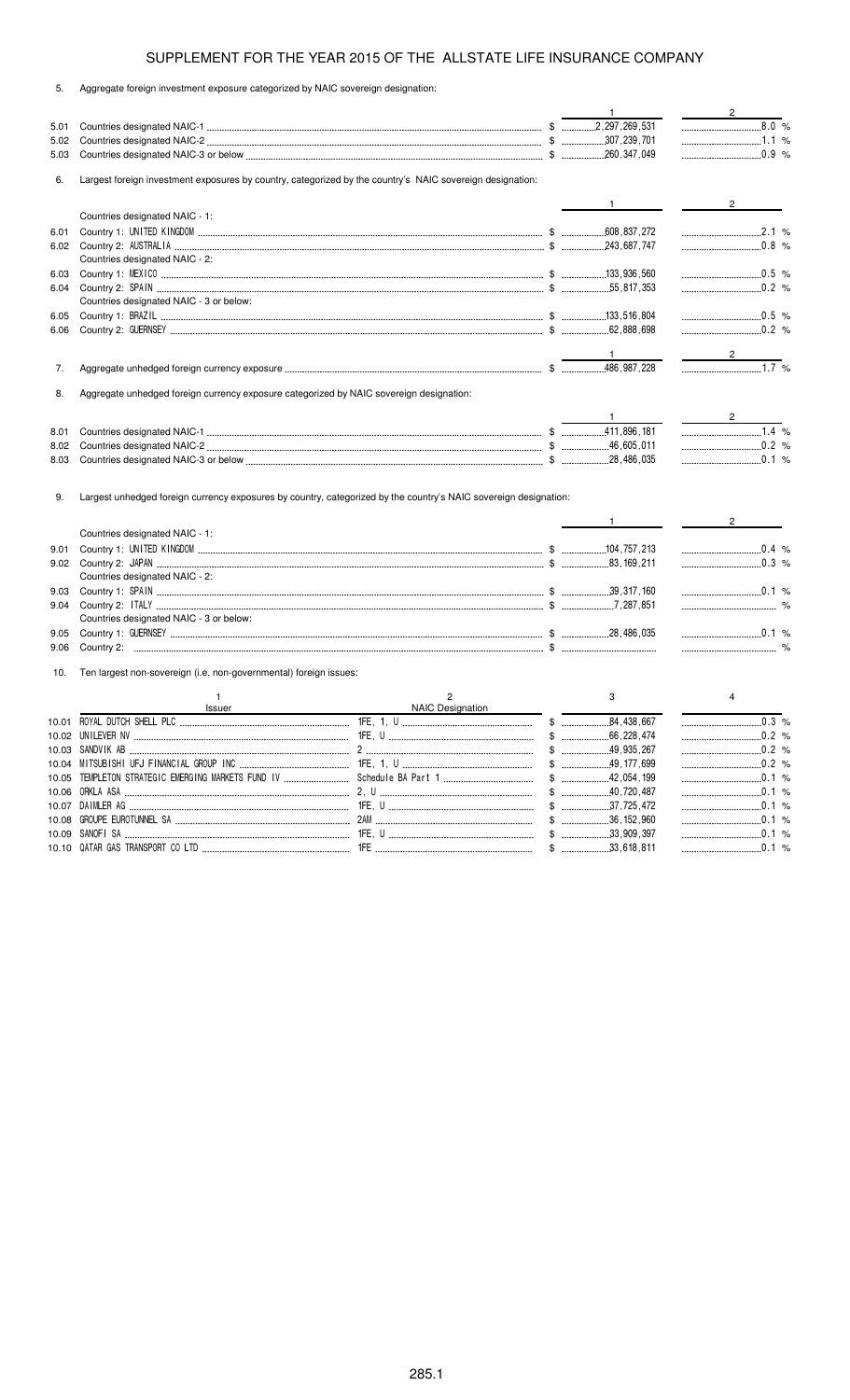11. Amounts and percentages of the reporting entity's total admitted assets held in Canadian investments and unhedged Canadian currency exposure:

|       | If response to 11.01 is yes, detail is not required for the remainder of interrogatory 11.                                                        |                |                                         |
|-------|---------------------------------------------------------------------------------------------------------------------------------------------------|----------------|-----------------------------------------|
|       |                                                                                                                                                   |                |                                         |
|       |                                                                                                                                                   |                | $\begin{array}{c c} \hline \end{array}$ |
| 11.03 |                                                                                                                                                   |                |                                         |
| 11.04 |                                                                                                                                                   |                |                                         |
| 11.05 |                                                                                                                                                   |                | $\sim$ $\sim$ $\sim$ $\sim$             |
| 12.   | Report aggregate amounts and percentages of the reporting entity's total admitted assets held in investments with contractual sales restrictions: |                |                                         |
|       |                                                                                                                                                   |                | Yes [ ] No [ X ]                        |
|       | If response to 12.01 is yes, responses are not required for the remainder of Interrogatory 12.                                                    |                |                                         |
|       | the contract of the contract of the contract of the contract of the contract of                                                                   |                |                                         |
|       |                                                                                                                                                   |                |                                         |
|       | Largest three investments with contractual sales restrictions:                                                                                    |                |                                         |
|       |                                                                                                                                                   |                | $\ldots$ 0.3 %                          |
| 12.04 |                                                                                                                                                   |                |                                         |
| 12.05 |                                                                                                                                                   |                | $\ldots$ 0.1 %                          |
| 13.   | Amounts and percentages of admitted assets held in the ten largest equity interests:                                                              |                |                                         |
|       |                                                                                                                                                   |                | Yes [ ] No [ X ]                        |
|       | If response to 13.01 above is yes, responses are not required for the remainder of Interrogatory 13.                                              |                |                                         |
|       | $\mathbf{1}$<br>Issuer<br><u> 1989 - John Stein, mars and de Brazilian (b. 1989)</u>                                                              | $\overline{2}$ | 3                                       |
|       |                                                                                                                                                   |                | $1.8\%$                                 |
| 13.03 |                                                                                                                                                   |                | $\ldots$ 1.5 %                          |
| 13.04 |                                                                                                                                                   |                | $\ldots$ 0.3 %                          |
| 13.05 |                                                                                                                                                   |                | $0.3\%$                                 |
| 13.06 |                                                                                                                                                   |                |                                         |
|       |                                                                                                                                                   |                | $\ldots$ 0.2 %                          |
| 13.08 |                                                                                                                                                   |                | $\ldots$ 0.2 %                          |
|       |                                                                                                                                                   |                |                                         |
| 13 10 |                                                                                                                                                   |                | $\ldots$ 0.1 %                          |
|       |                                                                                                                                                   |                |                                         |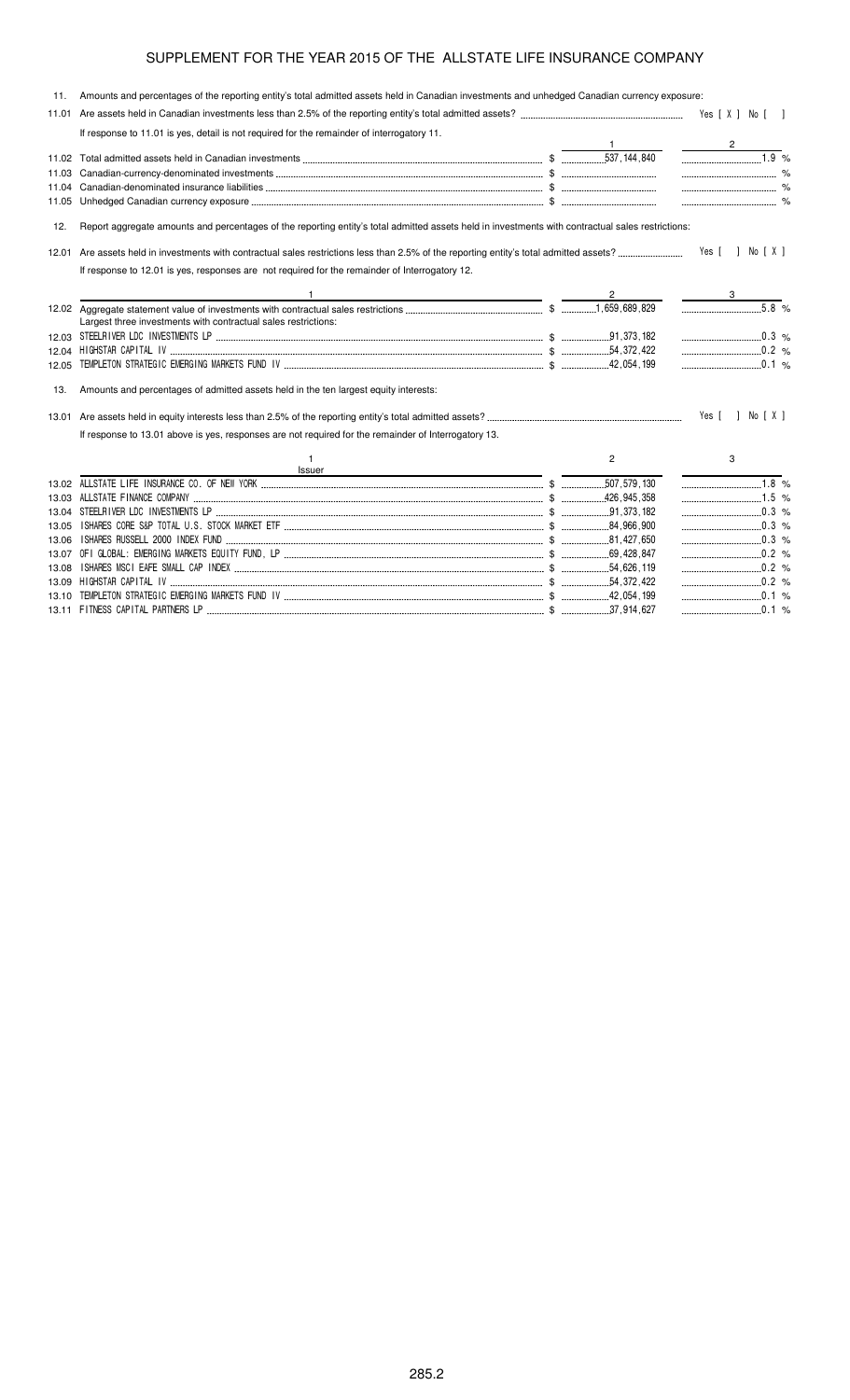### 14. Amounts and percentages of the reporting entity's total admitted assets held in nonaffiliated, privately placed equities: 14.01 Are assets held in nonaffiliated, privately placed equities less than 2.5% of the reporting entity's total admitted assets? -Yes [ ] No [ X ] If response to 14.01 above is yes, responses are not required for the remainder of Interrogatory 14. 1  $\overline{2}$  3 14.02 Aggregate statement value of investments held in nonaffiliated, privately placed equities \$   % Largest three investments held in nonaffiliated, privately placed equities: 14.03 \$  $.0.3%$ 14.04 ! " #\$% "" \$& '( !( \$ )) % 14.05 \*"\*\$ \$\$ \$ )) % 15. Amounts and percentages of the reporting entity's total admitted assets held in general partnership interests: 15.01 Are assets held in general partnership interests less than 2.5% of the reporting entity's total admitted assets? -Yes [ X ] No [ ] If response to 15.01 above is yes, responses are not required for the remainder of Interrogatory 15. 1  $\overline{2}$  3 15.02 Aggregate statement value of investments held in general partnership interests \$ % Largest three investments in general partnership interests: 15.03 \$ % 15.04 \$ % 15.05 \$ % 16. Amounts and percentages of the reporting entity's total admitted assets held in mortgage loans: 16.01 Are mortgage loans reported in Schedule B less than 2.5% of the reporting entity's total admitted assets? - $\ldots$  Yes [ ] No [ X ] If response to 16.01 above is yes, responses are not required for the remainder of Interrogatory 16 and Interrogatory 17. 1 Type (Residential, Commercial, Agricultural) 2 3  $16.02$  Commercial ... ,-./0 \$ ) ) % 16.03 Commercial ,-./0 \$  78 731 265 0 3 % 16.04 Commercial ,-./0 \$ ) % 16.05 Commercial ,-./0 \$ % 16.06 Commercial ,-./0 \$ ))) % 16.07 Commercial

,-./0 \$ )))) %

,-./0 \$ )

,-./0 \$ )

,-./0 \$

%

 $.0.1%$ 

 $0.1 %$ 

 $0.1%$ 

,-./0 \$

16.08 Commercial

16.09 Commercial

16.10 Commercial

16.11 Commercial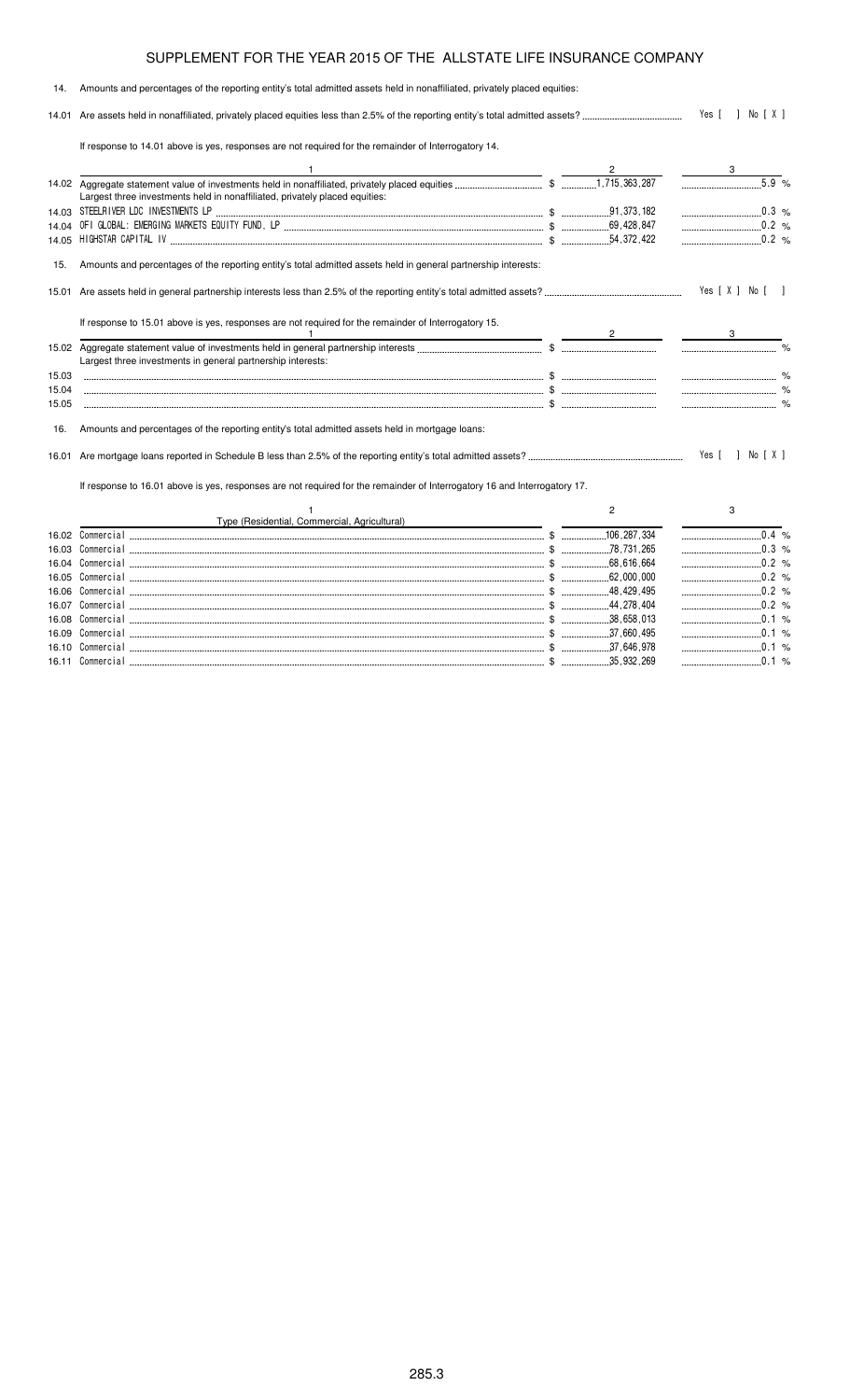Amount and percentage of the reporting entity's total admitted assets held in the following categories of mortgage loans:

|       | Amount and percentage of the reporting entity's total admitted assets held in the following categories of mongage idahs.                                                                                                                                                                                     |                                    |                                              | Loans                              |
|-------|--------------------------------------------------------------------------------------------------------------------------------------------------------------------------------------------------------------------------------------------------------------------------------------------------------------|------------------------------------|----------------------------------------------|------------------------------------|
|       |                                                                                                                                                                                                                                                                                                              |                                    |                                              |                                    |
| 16.13 |                                                                                                                                                                                                                                                                                                              |                                    |                                              |                                    |
| 16.14 |                                                                                                                                                                                                                                                                                                              |                                    |                                              |                                    |
| 16.15 |                                                                                                                                                                                                                                                                                                              |                                    |                                              |                                    |
| 16.16 |                                                                                                                                                                                                                                                                                                              |                                    |                                              | $0.2\%$                            |
| 17.   | Aggregate mortgage loans having the following loan-to-value ratios as determined from the most current appraisal as of the annual statement date:                                                                                                                                                            |                                    |                                              |                                    |
|       | Residential                                                                                                                                                                                                                                                                                                  | Commercial                         |                                              | Agricultural                       |
|       | Loan to Value<br>$2^{\circ}$<br>$\frac{1}{2}$                                                                                                                                                                                                                                                                | 3                                  | 5                                            | 6                                  |
|       |                                                                                                                                                                                                                                                                                                              | 0.3 %                              |                                              |                                    |
|       |                                                                                                                                                                                                                                                                                                              | 0.1 %<br>$$$ 31, 181, 631          | $\mathcal{R}$                                | $\sim$ $\sim$ $\sim$ $\sim$ $\sim$ |
|       |                                                                                                                                                                                                                                                                                                              | $$$ 26,595,217<br>0.1 %            |                                              |                                    |
|       |                                                                                                                                                                                                                                                                                                              | 1.3 %<br>$$$ 366, 146, 764         |                                              |                                    |
|       |                                                                                                                                                                                                                                                                                                              | $8.9\%$<br>$$ \dots 2,579,346,894$ | $\mathbb{S}$ . The continuum of $\mathbb{S}$ |                                    |
|       |                                                                                                                                                                                                                                                                                                              |                                    |                                              |                                    |
| 18.   | Amounts and percentages of the reporting entity's total admitted assets held in each of the five largest investments in real estate:                                                                                                                                                                         |                                    |                                              |                                    |
| 18.01 |                                                                                                                                                                                                                                                                                                              |                                    |                                              | Yes [ X ] No [ ]                   |
|       |                                                                                                                                                                                                                                                                                                              |                                    |                                              |                                    |
|       | If response to 18.01 above is yes, responses are not required for the remainder of Interrogatory 18.                                                                                                                                                                                                         |                                    |                                              |                                    |
|       |                                                                                                                                                                                                                                                                                                              |                                    |                                              |                                    |
|       | Largest five investments in any one parcel or group of contiguous parcels of real estate.                                                                                                                                                                                                                    |                                    |                                              |                                    |
|       | Description<br>$\frac{1}{2}$ and $\frac{1}{2}$ and $\frac{1}{2}$ and $\frac{1}{2}$ and $\frac{1}{2}$ and $\frac{1}{2}$ and $\frac{1}{2}$ and $\frac{1}{2}$ and $\frac{1}{2}$ and $\frac{1}{2}$ and $\frac{1}{2}$ and $\frac{1}{2}$ and $\frac{1}{2}$ and $\frac{1}{2}$ and $\frac{1}{2}$ and $\frac{1}{2}$ a |                                    | $\mathbf{2}$                                 | 3                                  |
| 18.02 |                                                                                                                                                                                                                                                                                                              |                                    |                                              | $\frac{1}{2}$                      |
| 18.03 |                                                                                                                                                                                                                                                                                                              |                                    |                                              | $\sim$ $\%$                        |
| 18.04 |                                                                                                                                                                                                                                                                                                              |                                    |                                              |                                    |
| 18.05 |                                                                                                                                                                                                                                                                                                              |                                    |                                              |                                    |
| 18.06 |                                                                                                                                                                                                                                                                                                              |                                    |                                              |                                    |
|       |                                                                                                                                                                                                                                                                                                              |                                    |                                              |                                    |
| 19.   | Report aggregate amounts and percentages of the reporting entity's total admitted assets held in investments held in mezzanine real estate loans:                                                                                                                                                            |                                    |                                              |                                    |
|       |                                                                                                                                                                                                                                                                                                              |                                    |                                              |                                    |
| 19.01 |                                                                                                                                                                                                                                                                                                              |                                    |                                              | Yes [X ] No [ ]                    |
|       |                                                                                                                                                                                                                                                                                                              |                                    |                                              |                                    |
|       | If response to 19.01 is yes, responses are not required for the remainder of Interrogatory 19.                                                                                                                                                                                                               |                                    |                                              |                                    |
|       |                                                                                                                                                                                                                                                                                                              |                                    |                                              |                                    |
|       |                                                                                                                                                                                                                                                                                                              |                                    |                                              | 0.1 %                              |
|       | Largest three investments held in mezzanine real estate loans:                                                                                                                                                                                                                                               |                                    |                                              |                                    |
| 19.03 |                                                                                                                                                                                                                                                                                                              |                                    |                                              |                                    |
| 19.04 | $\mathbf{s}$                                                                                                                                                                                                                                                                                                 |                                    |                                              |                                    |
| 19.05 |                                                                                                                                                                                                                                                                                                              |                                    |                                              |                                    |